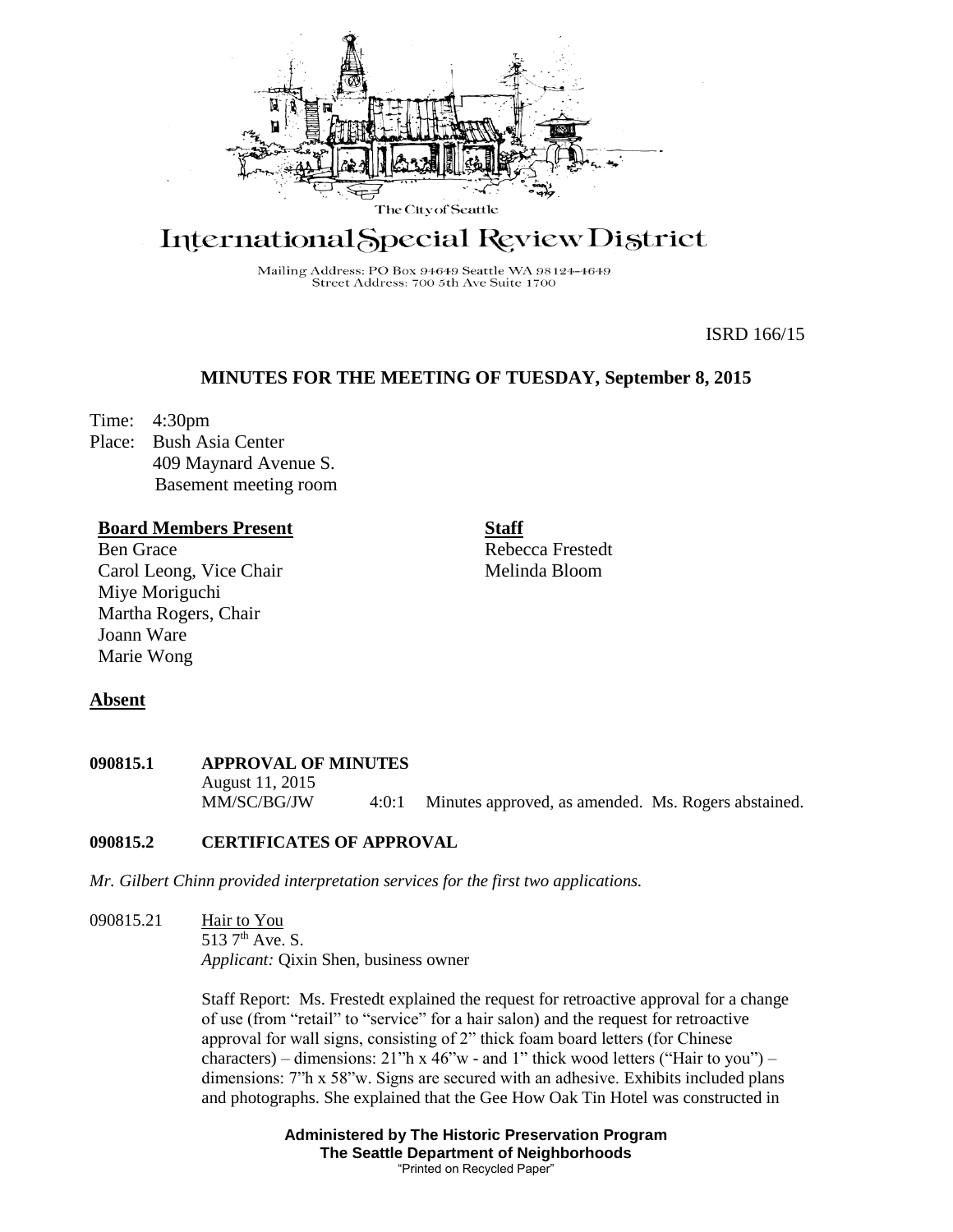1907. It is a contributing building located within the Asian Design Character District where Street Level Uses are required.

Applicant Comment:

Through Mr. Chinn, Mr. Shen said the use changed but everything else remains the same. He explained that the foam letters for the sign are waterproof. Responding to questions he said he has no plans for more posters.

Action: I move that the International Special Review District Board recommend approval of a Certificate of Approval for use and signage, as proposed.

This action is based on the following:

### **The proposed work meets the applicable sections of the International Special Review District Ordinance and District Design Guidelines:**

**SMC 23.66.030 – Certificates of approval – Application, review and appeals SMC 23.66.320 – Permitted uses SMC 23.66.326 – Street-level uses SMC 23.66.338 – Signs**

**ISRD Design Guidelines for Awnings and Canopies, Façade Alterations, Security & Signs II. Design Guidelines for Signs A. Buildings with Multiple Tenants**

#### **Secretary of the Interior Standard #10**

MM/SC/BG/JW 5:0:0 Motion carried.

090815.22 Deng's Studio & Art Gallery  $515\,7^{\text{th}}$  Ave. S. *Applicant:* Zuolie Deng, business owner

> Staff Report: Ms. Frestedt explained the request for retroactive approval for installation of a decorative fiberglass canopy and signage, consisting of lettering ("Deng's Studio and Art Gallery") above the canopy, two wall signs above the entrance and two vertical signs located on either side of the vestibule. Exhibits included plans and photographs. The canopy and sign were relocated from the previous storefront location on S. King St. Details of the attachment from the approval in 2005 are attached. The Gee How Oak Tin Hotel was constructed in 1907. It is a contributing building located within the Asian Design Character District where Street Level Uses are required. The signage installed in the window, DSAG banner and a sign for Westridge LLC, is not part of this application. The Westridge LLC sign appears to be off-premises advertising, which is prohibited. She said the fiberglass canopy is considered a decorative architectural feature and not considered an awning; therefore the provisions of SMC 23.66.336B5 do not apply.

Applicant Comment: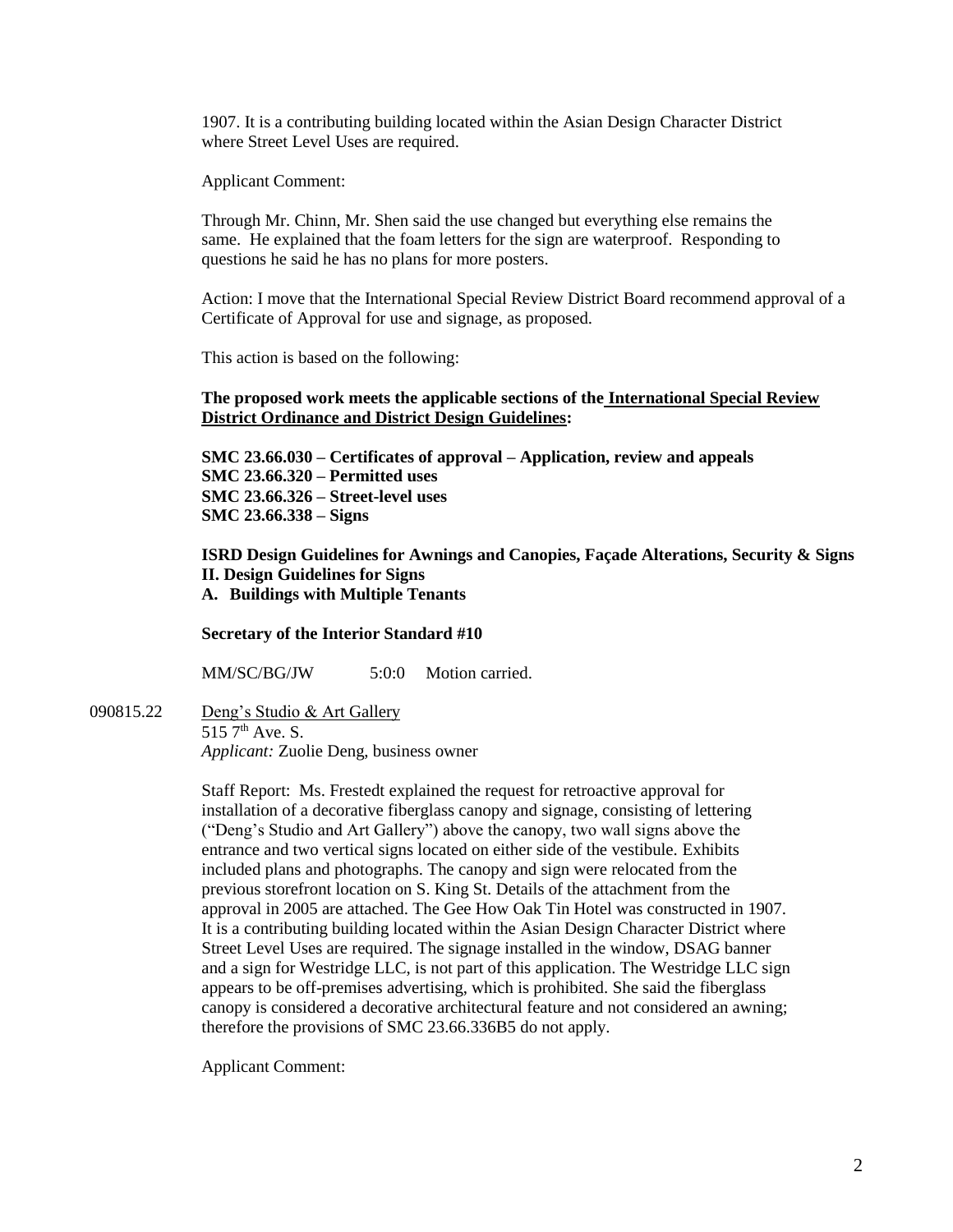Through Mr. Chinn, Mr. Deng explained that they moved everything from the old location to the new and everything is the same. Responding to questions he said that the foam letters are attached with glue.

Mr. Deng said he didn't change the colors, only the signs and the canopy.

Public Comment:

Brien Chow said it was a nice addition to the building and that it matches the building.

Betty Lau said she supported the application and asked about wood panel signs.

Mr. Deng said that the blue wood sign panels are attached to the wood façade. He said they are not advertising – they say 'arts are beautiful'. He said that D.S.A.G. is the abbreviation for his studio.

Board Discussion:

Ms. Rogers said that the D.S.A.G. is part of the business name and keeping that will still allow 50% transparency. She said that the rest of the signage is not commercial.

Ms. Frestedt commented on the volume of signage, but said that the signage seems to fit in with the characteristic of the district and is not contrary to it.

*Ms. Moriguchi arrived at 4:50 pm.*

Ms. Ware said that if they had come to the board first the board would have had input on the method of attachment for the foam sign. She said to make sure there is no damage to the building when it is removed.

Ms. Rogers asked for clarification about the attachment of the blue banner signs.

Mr. Chinn said that they're screwed into the wood.

Action: I move that the International Special Review District Board recommend approval of a Certificate of Approval for installation of a decorative canopy and signage, as proposed.

*This signage includes the DSAG banner but not the Westridge LLC signage located within the window. That signage is not compliant.* 

This action is based on the following:

#### **The proposed work meets the applicable sections of the International Special Review District Ordinance and District Design Guidelines:**

**SMC 23.66.030 – Certificates of approval – Application, review and appeals SMC 23.66.338 – Signs**

**ISRD Design Guidelines for Awnings and Canopies, Façade Alterations, Security & Signs II. Design Guidelines for Signs**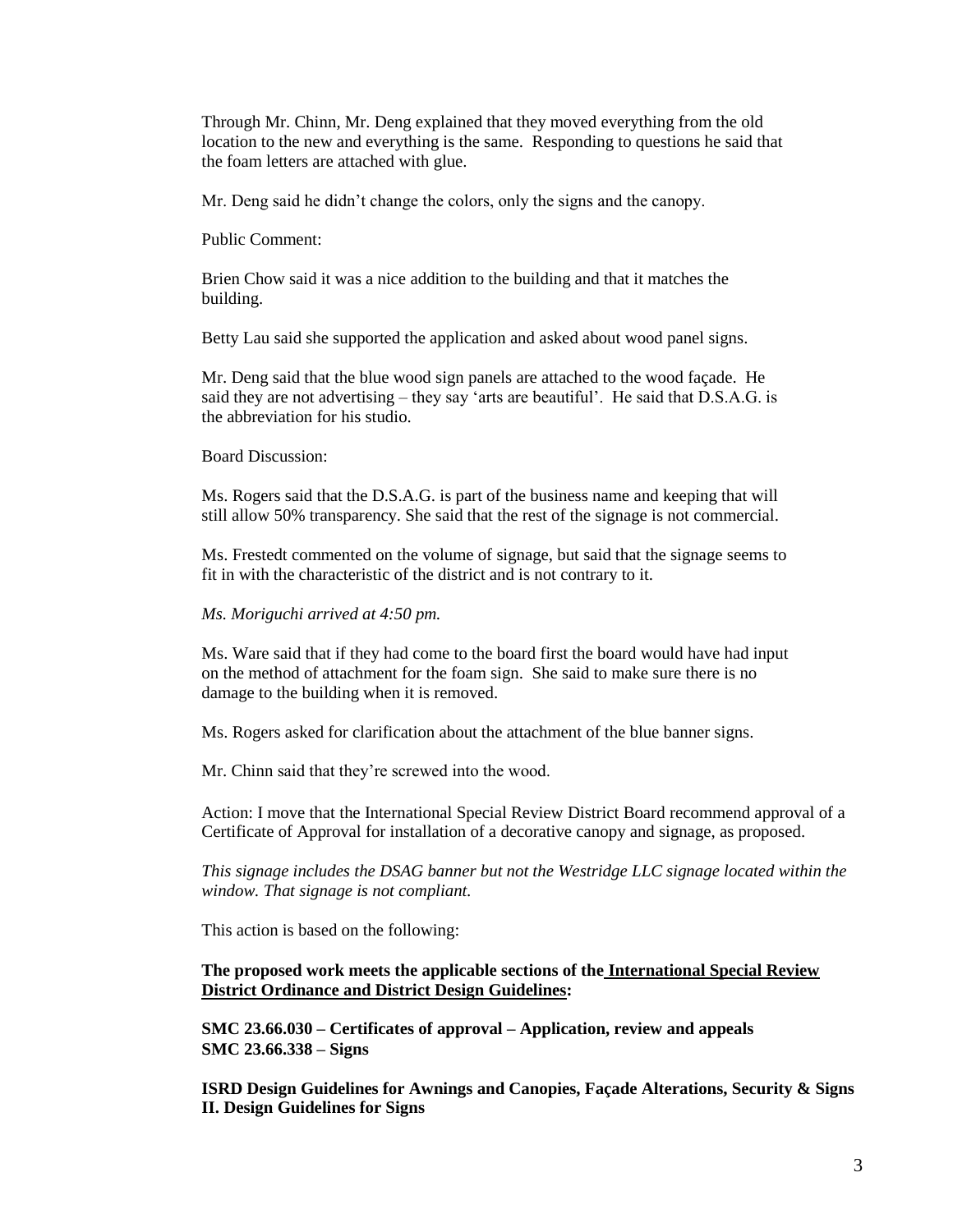#### **B. Buildings with Multiple Tenants**

#### **Secretary of the Interior Standard #10**

MM/SC/CL/BG 5:0:1 Motion carried. Ms. Moriguchi abstained.

090815.23 Chong Wa Benevolent Association  $522 \, 7<sup>th</sup>$  Ave. S. *Applicant:* Cara Bertron, SCIDPDA

*Ms. Leong disclosed that she is a member of the association recused herself.*

Staff Report: Ms. Frestedt explained the application for installation of a temporary banner to be installed on the west facade. Dimensions:  $3<sup>2</sup>h \times 6<sup>2</sup>w$ . Exhibits included photographs and material sample. She said that the total banner coverage area is 18 square feet. The Chong Wa Benevolent Association was constructed in 1929. The building is a contributing building, located within the Asian Character Design District.

Applicant Comment:

Ching Chan, SCIDPDA, explained that 4Culture banner would be up for three weeks and would be attached via ropes through grommet holes. She said the preferred option is to hang the banner on the balcony in the center of the building.

Ms. Frestedt said they did roof work for which she provided administrative review.

Ms. Chan said that a grant was received to cover the cost of rooftop repairs and maintenance and this announces the funding source. She said it's similar to a banner hung at Hip Sing for fire escape work.

Public Comment:

Brien Chow recommended hanging the sign to the side instead of the balcony.

This lead to a discussion of sign placement. The Board determined that they did not object to the applicant's preferred option, which was on the balcony. Ms. Chan noted that it would only be installed for 3 weeks.

Action: I move that the International Special Review District Board recommend approval of a Certificate of Approval for a temporary banner in the preferred location, *conditional upon the applicant modifying the visible coverage area to 12 square feet, in accordance with SMC 23.66.338 – Signs, 4. Temporary Signs.* 

The proposed temporary banner meets the following sections of the **International Special Review District Ordinance and** a**pplicable Design Guidelines:**

## **SMC 23.66.030 – Certificates of approval – Application, review and appeals**

**SMC 23.66.338 – Signs**

**4. Temporary signs**

a. The following signs are permitted at all times: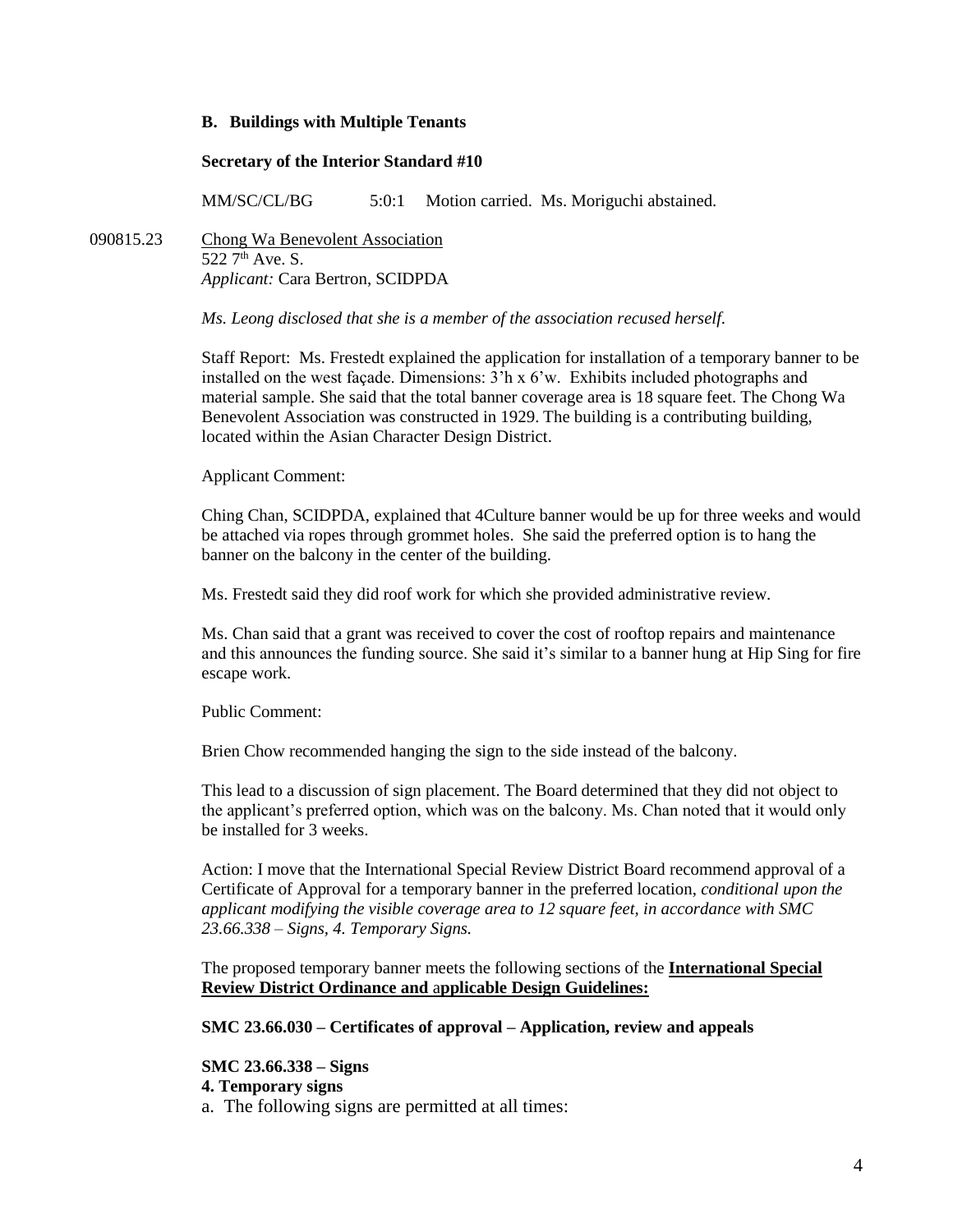2) Noncommercial signs. The total area for noncommercial signs in the aggregate shall not exceed 24 square feet per 60 linear feet of street frontage, but where there are multiple users of the building, each business establishment and dwelling unit shall be allowed a minimum of 8 square feet of signage, regardless of the 24 square foot limitation.

b. The following signs are permitted for 14 consecutive days 4 times a calendar year: 1) On-premises commercial signs. The total area for on-premises commercial signs in the aggregate shall not exceed 24 square feet per 60 linear feet of street frontage, provided that the design, location, shape, size, color and graphics are approved by the Director of Neighborhoods after review and recommendation by the Board; and 2) Noncommercial signs. The total area for noncommercial signs in the aggregate shall not exceed 32 square feet per 60 linear feet of street frontage, provided that each dwelling unit shall be allowed 32 square feet of signage.

c. All temporary signs authorized by this section are subject to the following: 1) Wind-animated objects other than flags, search lights and devices of a carnival nature are not allowed.

2) No individual sign shall exceed 12 square feet.

## **Secretary of the Interior Standard**

**#10.** New additions and adjacent or related new construction will be undertaken in such a manner that, if removed in the future, the essential form and integrity of the historic property and its environment would be unimpaired.

MM/SC/MM/BG 5:0:0 Motion carried. Ms. Leong recused herself.

The following item was reviewed out of agenda order.

## **090815.4 BOARD BUSINESS**

Ms. Frestedt explained that Ms. Carrillo sent an email resigning her position on the board due to work demands. She explained that she has a candidate to fill the vacancy that is working its way through the system. She noted that the board election is coming up in November. She said that the boards and commission reception is Wednesday, October 7.

090815.24 Ascona Apartments

 $200\,5^{th}$  Ave. S. *Applicant*: Chip Kouba, ecco design inc

Staff Report: Ms. Frestedt explained the proposed installation of a steel frame cross-brace within the northernmost storefront on the west façade and the maintenance of existing rosettes and installation of replacement seismic rosettes  $(6 \frac{1}{4})$  diameter), where needed, painted to match existing. The cross-brace will be painted to match the storefront. Exhibits included plans and photographs. She explained the Ascona was constructed in 1910 and is located outside of the Asian Design Character District.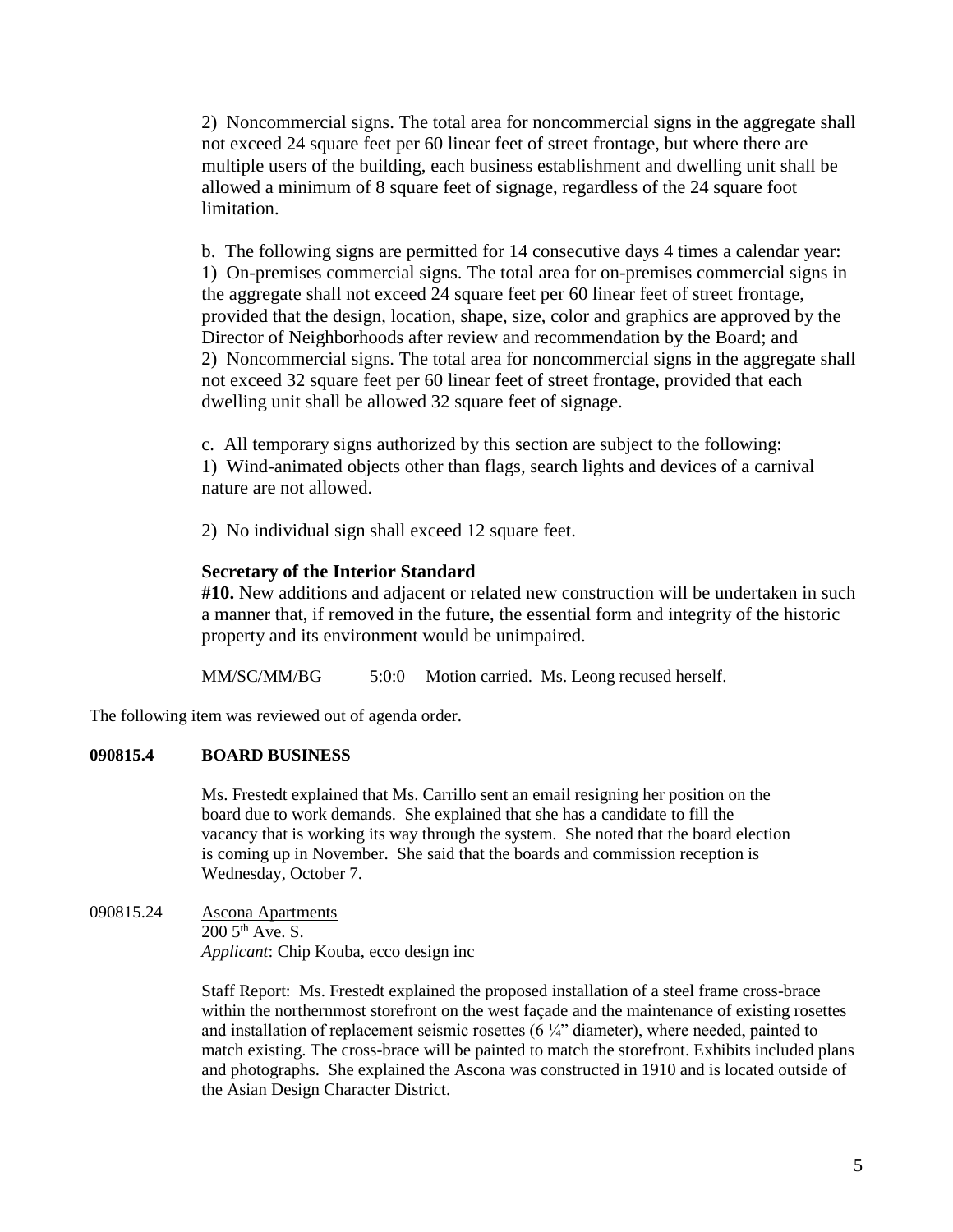Applicant Comment:

Chip Kouba explained that the seismic upgrade is a voluntary one. He said most of the work is on the interior but there will be rosettes on the exterior. He said they will make sure the rosettes are in plane with the floor diaphragm but if they have to replace them then they will use the same number and style and they will be painted to match. He said that the steel frame in the storefront will be 5" diameter and will be painted the same color as the storefront so it blends in.

Ms. Frestedt explained that the storefronts are part of live / work units and they will impact the resident as little as possible. There will be no change of use.

Ms. Moriguchi asked about the diameter of the cross brace.

Mr. Kouba said approximately 5" with some gusseting in the middle.

Ms. Rogers asked about the rosette ties.

Mr. Kouba said they will be 4' on center; if the existing connections are good they won't have to replace them. They will paint any new to match existing.

Ms. Ware asked about span between header and masonry, as shown in the plans.

Mr. Kouba said it is an approximation and their intent is not to replace any; if the rosettes line up with the floor diaphragm then they won't replace them. He said typically they line up vertically as well. He said the bracing will be assembled inside.

Board members discussed chevron versus cross brace shapes and asked what has been done in other buildings. It was noted that a cross bracing in the Milwaukee and Wing Luke had been painted to match the window frame color.

Public Comment:

Betty Lau asked if this was the safest option.

Mr. Kouba said that the proposed X frame is the most efficient design and the best money put to use in this building. He said that the triangular is not as efficient.

Ms. Ware said that the existing use as live / work could potentially change to storefront and wouldn't preclude a door. She said that she'd support the application as proposed.

All Board members were in agreement.

Mr. Kouba said the entry is around the corner.

Action: I move that the International Special Review District Board recommend approval of a Certificate of Approval for Design – Seismic reinforcement, as proposed. This action is based on the following:

The proposed alterations meet the following sections of the **International Special Review District Ordinance and applicable Guidelines:**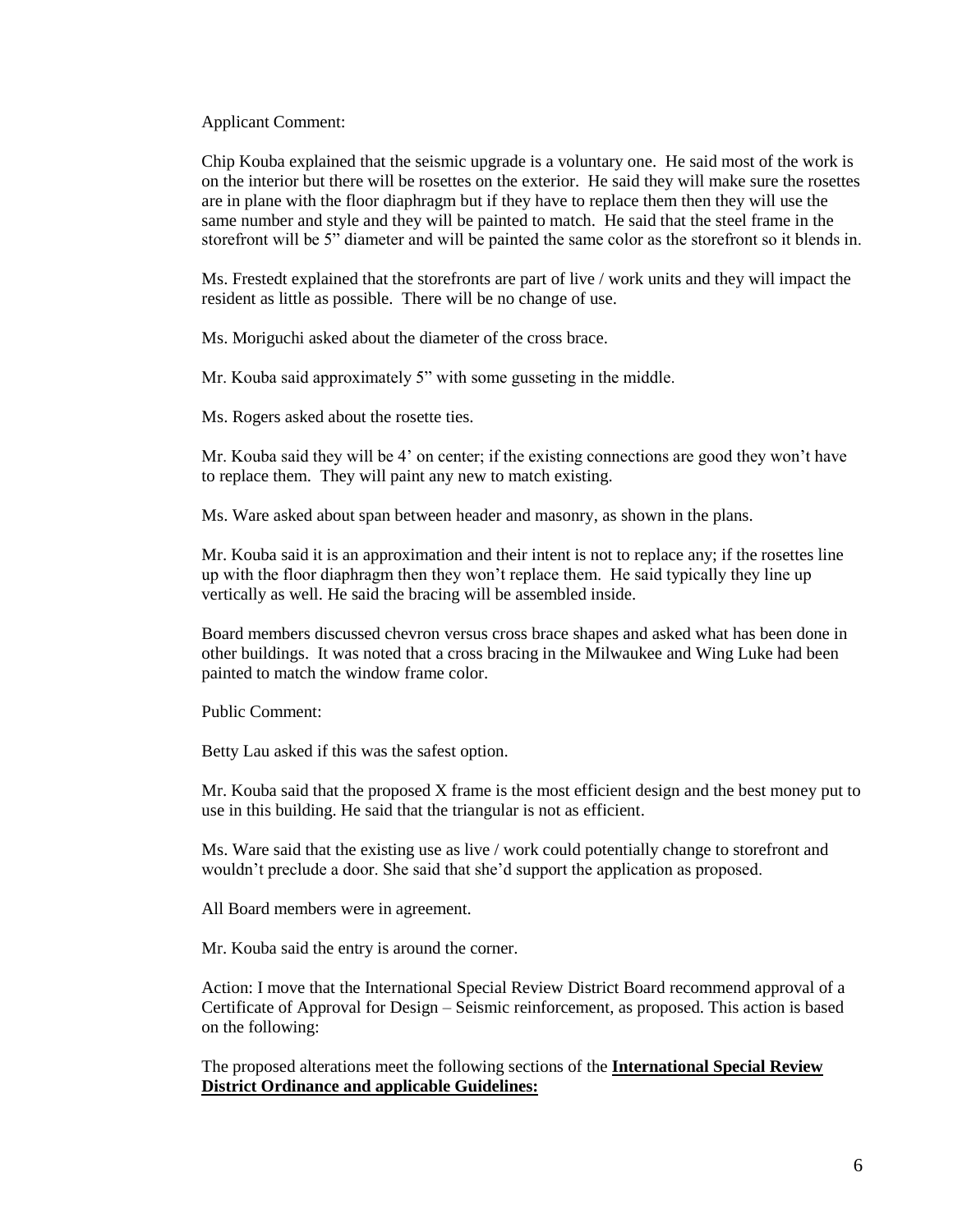#### **SMC 23.66.336 – Exterior building finishes**

- A. General Requirements
- C. Exterior Building Design Outside the Asian Design Character District

#### **Secretary of Interior Standard's for Rehabilitation #2 & #9**

MM/SC/JW/MM 6:0:0 Motion carried.

#### **090815.3 BOARD BRIEFING**

Briefing by Brian Dougherty, Seattle Department of Transportation, on design concepts for proposed decorative paving treatment at the intersection of  $5<sup>th</sup>$  Ave. S. and S. King Street.

PowerPoint Report in DON file.

Mr. Dougherty said that he hoped to get feedback on design alternatives. He said that they have made no decisions – they are still in the feedback stage. He said that the intersection is an all-way stop now. He provided a summary of the project background. He said the project is focused on safety, but also provide a vibrant and innovative way to define the intersection. He said that the design is a community priority in the Only in Seattle program. He said that they have identified a new pavement product – Endurablend - that may be useful in this application.

Mr. Dougherty said the original plan was to extend the paving from Union Station Plaza brickwork into the intersection. He said community feedback said the design reflect Asian culture and unique to the neighborhood. He said there were concerns expressed about the slip factor. He provided some examples of design: inlays used in Philadelphia, Maynard Street brass inlays. He went over possible alternatives, including: symbol for prosperity/happiness, a dragon in middle of intersection, wok and chopsticks. He said the Endurablend is a colored concrete that fixes to the pavement and is lasting.

In response to a board question about how long the work would take, he said that they would do the work on a Sunday to minimize impacts; one part of the street will be closed a half day and the other part will be closed the other half. He said that they would like to do this work this year but it could be done in spring. He said the community has seen ideas and asked for alternatives.

A board member asked how thick the product would be.

Mr Dougherty responded, about ½".

Mr. Grace asked if the product has been used in Seattle.

Mr. Dougherty responded, not yet.

Ms. Frestedt said to look at Secretary of the Interior's Standards as it relates to simulated brick and said an alternate, decorative pattern would be more appropriate than trying to replicate the look of brick.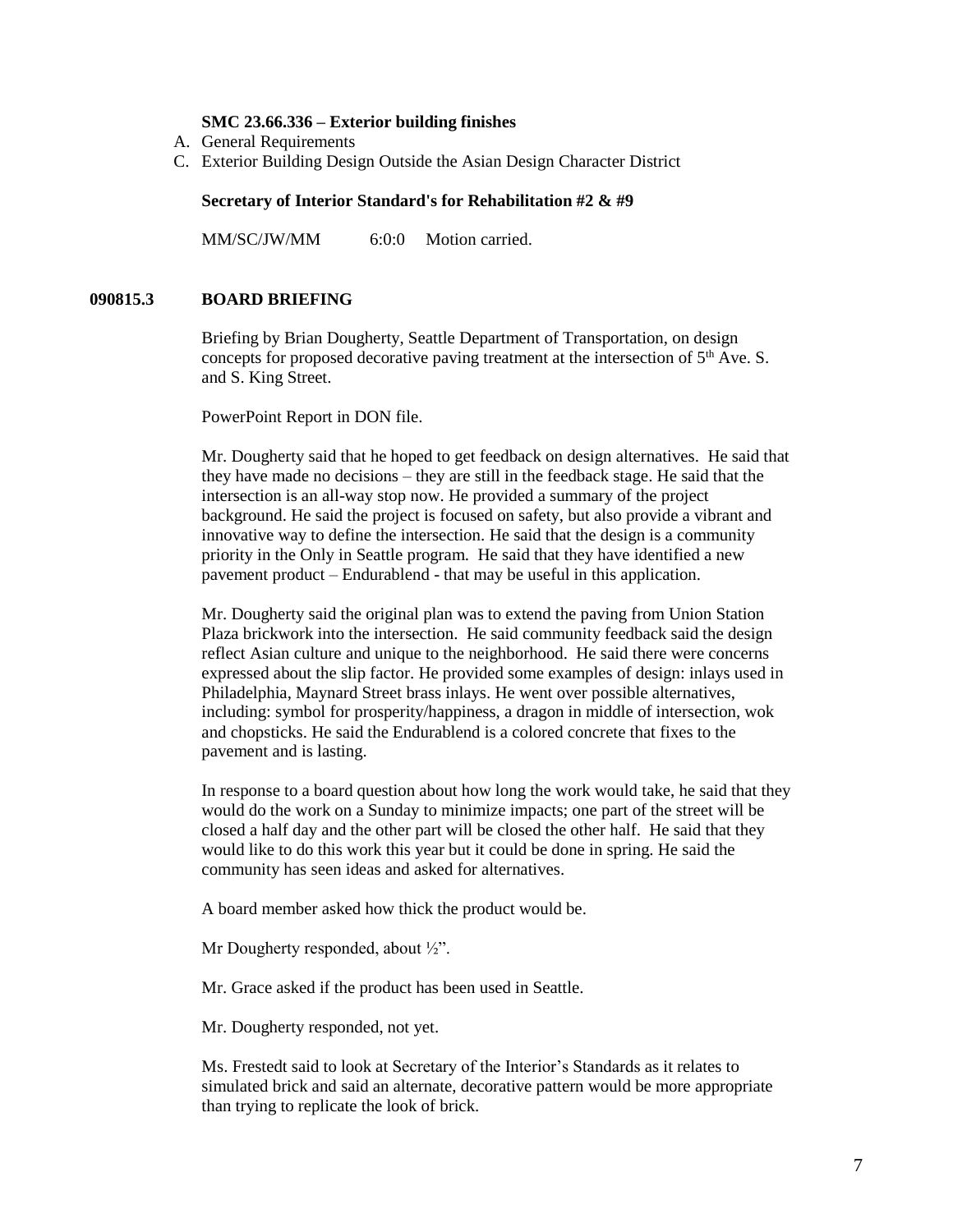Mr. Dougherty went over the timeline. He said they to not need to complete the project this year. Could be 2016. Won't lose funding. They'd ideally like to select a preferred alternative within the next month.

Ms. Rogers asked if the community has seen the alternatives.

Community member Paul Mar said that they've asked to see alternatives.

Public Comment:

Brien Chow said design for that intersection was done years ago and he shared those. He said he picked the zodiac because it covers a lot of Asian cultures and is a good option. He said many Asian cultures relate to the zodiac. He said they need to find out what is the correct way to put the 12:00 and 6:00 animals.

Betty Lau said the rat is at 12:00.

Ron King said that the whole street used to be brick. He said if they are doing the intersection to continue the theme all the way eastward on King for continuity. He asked if there would be any reflective quality to the paint.

Mr. Dougherty said he would look into it.

Board Discussion:

Ms. Wong said Endurablend may have been used for the Seattle University emblem. She asked if it is non-slip / skid.

Mr. Dougherty said he would find out.

Ms. Wong asked if they planned to carry the Pan-Asian theme elsewhere within the district.

Mr. Dougherty said that other alternatives could be done at other intersections – it is a matter of funding.

Ms. Frestedt encouraged the Board to think about consistency throughout the district.

Mr. Chow said that when referring to the district it is the Chinatown International District.

Mr. Grace asked about outreach plan.

Mr. Dougherty said he has been working with Paul Mar.

Ms. Rogers applaud the safety aspect but thought that if detail is too great it will take away from the safety aspect. She said there is lots of detail on the gate and you may not want to duplicate that on the plane.

Ms. Ware said it will help to have views down King Street looking through the gate.